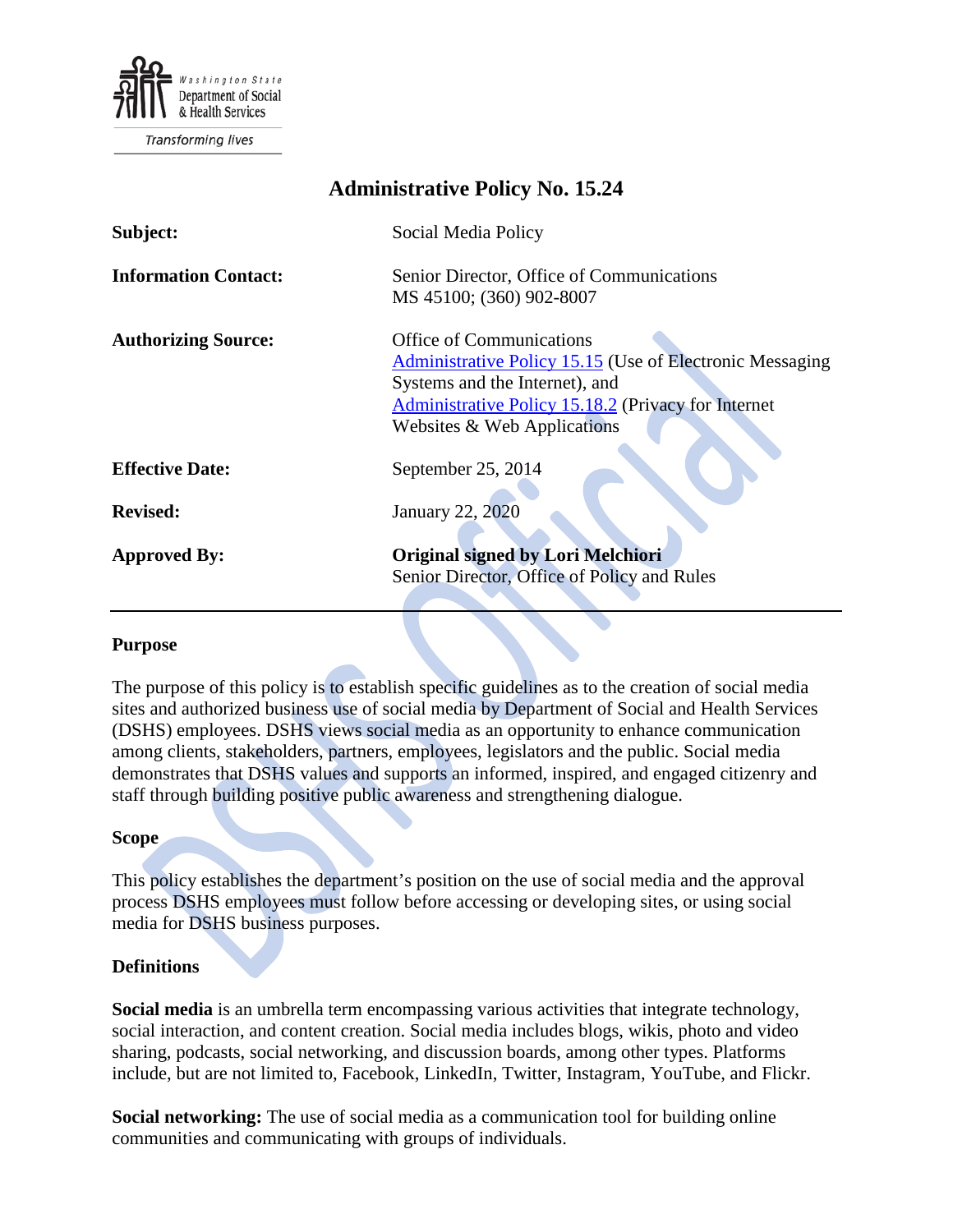**Terms of service:** The conditions established by a third-party social-media application provider, which must be accepted before a user is given access to the tool.

**Terms of use:** The conditions established by the department to manage agency-sponsored social media sites.

# **Policy**

Social media tools are a powerful method of communication used by millions of individuals and groups to share information and connect with others. The department will use tools and channels when appropriate to enhance communication and engagement with customers, partners, stakeholders, employers, team members, and others to support its mission, key goals, and core processes.

This policy describes how the agency will use social media and gives direction and guidelines for proper use of social media while at work and outside the workplace.

- 1. The department authorizes the use of social media *only* for pre-approved official state business purposes.
	- a. Office of Communications staff authorized to use social media for approved agency purposes must:
		- i. Never post any information that is designated by law or administrative rule as sensitive or confidential.
		- ii. Comply with all department security and confidentiality requirements.
		- iii. Read and comply with the social media site's Terms of Service and Privacy Policy.
		- iv. Use social media sites for approved agency purposes consistent with federal and state privacy laws and policies.
		- v. Comply with copyright and intellectual property requirements.
		- vi. Post a terms of use statement and the [department's privacy notice](http://dshs.wa.gov/disclaim.shtml) on any department-sponsored social media site that allows comments.
		- vii. Retain all content in accordance with the department's [Records Retention Policy](http://one.dshs.wa.lcl/Policies/Administrative/DSHS-AP-15-18-02.pdf) because all social media content, including user comments, constitutes a public record.
	- b. DSHS social media must not be used to transmit information or knowingly connect to sites for an unlawful or prohibited purpose. See provisions and restrictions in Administrative Policies [15.15](http://one.dshs.wa.lcl/Policies/Administrative/DSHS-AP-15-15.pdf) and [15.18.2.](http://one.dshs.wa.lcl/Policies/Administrative/DSHS-AP-15-18-02.pdf) Additional examples include, but are not limited to the following:
		- Discrimination on the basis of sex, race, creed, color, gender identity or expression, religion, age, marital status, national origin, sensory, mental or physical disability, sexual orientation, or veteran status.
		- Sexual harassment or sites containing sexual content.
		- Transmission of obscene materials.
		- Transmission of protected or private information.
		- Infringement on any copyright.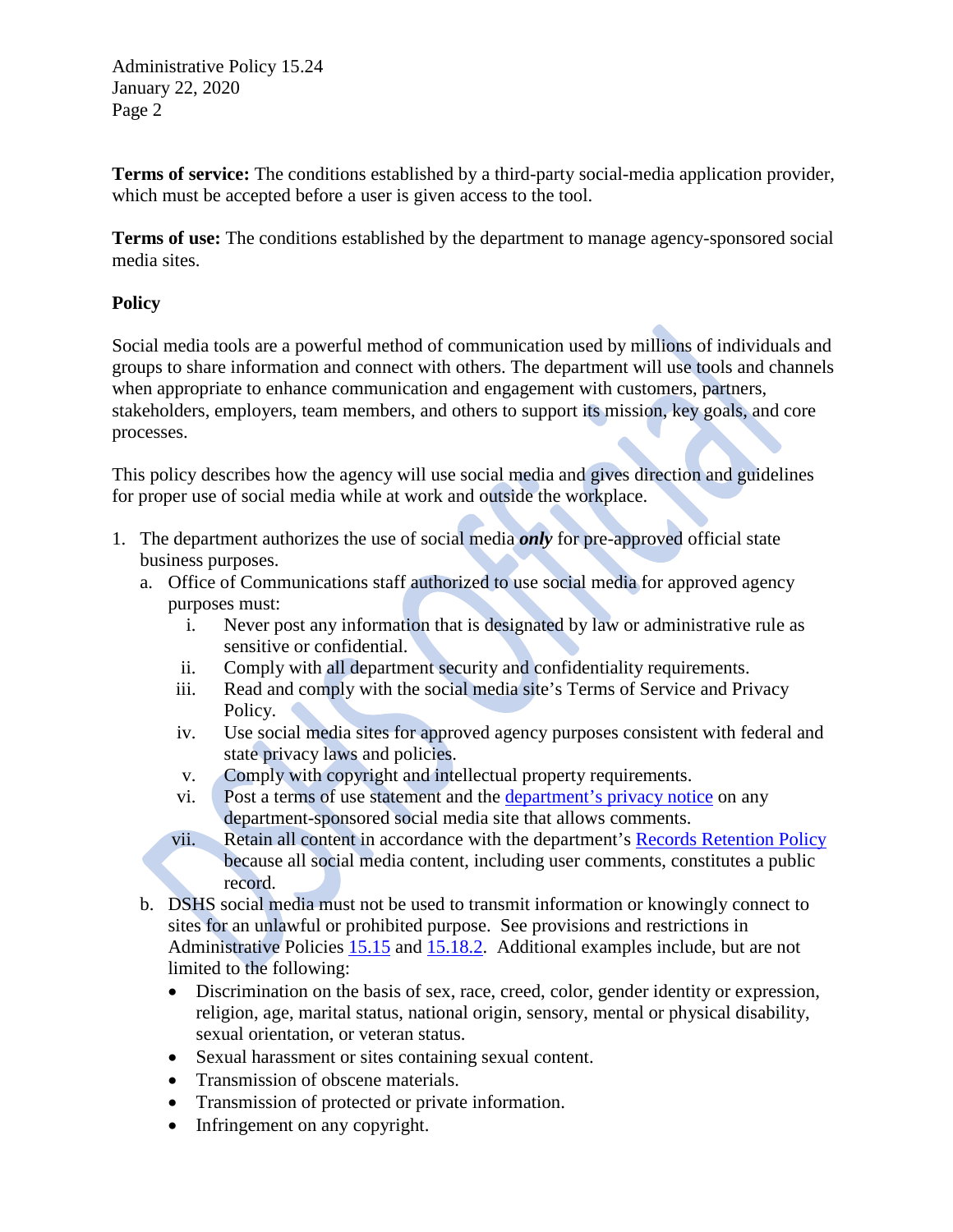- Expression of any campaign, political, or religious beliefs.
- Conduct of a personal, outside, or other business for purpose of financial benefit or gain.
- Vulgar, offensive, threatening or harassing language, or personal attacks.
- Promotion or advertising of commercial services, entities, or products.
- 2. The non-business personal use of social media by employees during business hours or using department resources (time and equipment) is prohibited.
- 3. Department social media use is subject to all federal, state, and agency laws, policies, and guidelines. It is the responsibility of all site sponsors and their approved employee site users to be familiar with the following:
	- a. The department's [Reasonable Accommodation Policy](http://one.dshs.wa.lcl/Policies/Administrative/DSHS-AP-18-26.pdf)
	- b. The department's [Equal Access to Services for Individuals with Disabilities Policy](http://one.dshs.wa.lcl/Policies/Administrative/DSHS-AP-07-02.pdf)
	- c. The department's [Discrimination and Harassment Prevention Policy](http://one.dshs.wa.lcl/Policies/Administrative/DSHS-AP-07-02.pdf)
	- d. The department's [Information data classification and protection](http://ishare.dshs.wa.lcl/Security/Manual/DSHS-ISSM-16.0-v1.0.0.pdf) documents
	- e. The department's [information security breach notification processes](http://one.dshs.wa.lcl/Policies/Administrative/DSHS-AP-05-01.pdf)
	- f. The department's [Use of Electronic Messaging Systems and the Internet Policy](http://one.dshs.wa.lcl/Policies/Administrative/DSHS-AP-15-15.pdf)
	- g. The Department's [Standards of Ethical Conduct for Employees Policy](http://one.dshs.wa.lcl/Policies/Administrative/DSHS-AP-18-64.pdf)
	- h. Washington state and department records retention policies

# **Procedures**

- 1. In order to maintain agency branding, the Office of Communications at the direction of the senior director or designee is responsible for establishing and supervising all social media accounts for the agency. Individual administrations, programs, and units within administrations may not establish a DSHS-sponsored social media account. "Rogue" accounts can have the best intentions but too many voices and inconsistency in messaging dilutes the agency's brand. With more than 16,000 employees and six administrations, we must limit the number of accounts the agency uses.
- 2. The Office of Communications, at the direction of the senior director or designee is responsible for establishing, monitoring, and administering policies for appropriate conduct, content, security, and records retention on all social media accounts for the agency.
- 3. Posting and maintaining of content on DSHS-sponsored social media accounts is limited to social media representatives designated by the senior director. Only social media representatives are permitted to log on and post content to DSHS social media accounts.
- 4. Administrations, programs, and units of the agency are encouraged to contribute content for posting to social media sites. Content should be developed for administrations through their communications lead who will then work with the Office of Communications to get posted. Social media content should be given in advance, most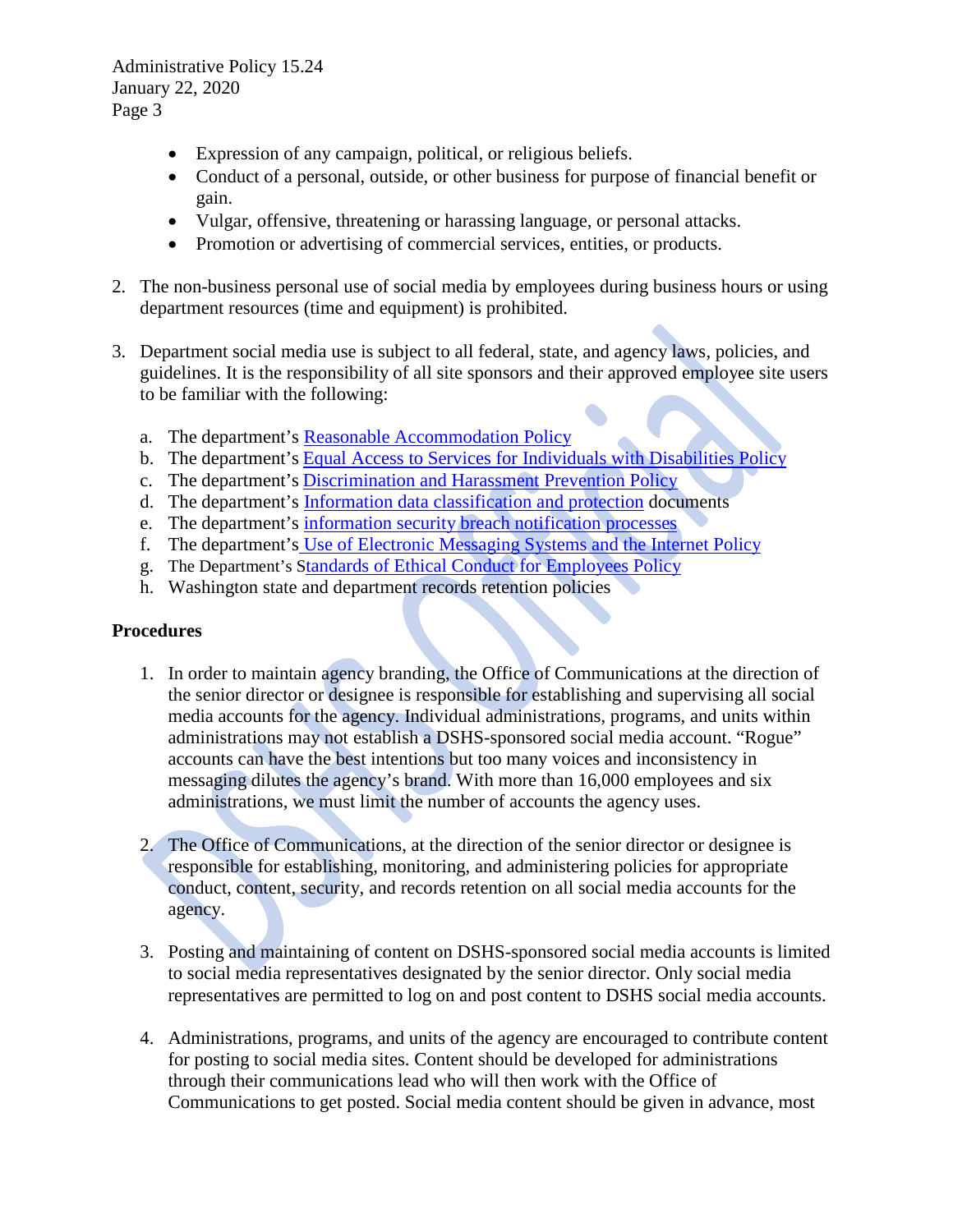> posts will be put up within 24 hours. In the event of an emergency closure, weather event, etc. there is always a Media Relations Manager on call who has the ability to post.

5. Social media account management must take place during paid work hours using state equipment.

### **Obligations regarding personal use of social media**

DSHS takes no position on employees' personal use of social media outside the workplace (that is, using their own time and their own resources). It is the agency's obligation, however, to inform all staff of their responsibilities regarding communications involving the agency, its employees, and its customers on personal social media sites:

- 1. Employees must not represent that they speak on behalf of the agency on a personal social media site. Employees who mention DSHS as their employer on a personal media site should identify any views they express as theirs and not representative of the views of the agency.
- 2. Disclosure of confidential agency information is prohibited. DSHS employees may not post confidential or private information about the agency, other employees, clients, or patients on any social media site. Sharing private or confidential information is subject to disciplinary action up to and including dismissal.
- 3. Posting agency business, such as sharing information that could identify a client or other confidential information, on personal social media sites is prohibited. Agency business is to be performed during established work hours using agency resources. Employees must not conduct agency business or discuss work-related issues on personal social media sites.

# **Recommended best practices**

Common sense and sound judgment are usually the best tools to avoid problems. The following best practices are highly recommended for any DSHS employee who use social media:

- Employees identifying themselves as working for a state government agency need to be aware that [Article 28 of the Collective Bargaining Agreement](https://www.ofm.wa.gov/sites/default/files/public/labor/agreements/19-21/wfse_gg.pdf) states "off-duty activities of an employee will not be grounds for disciplinary action unless said activities are a conflict of interest as set forth in [Chapter 42.52 RCW,](https://apps.leg.wa.gov/RCW/default.aspx?cite=42.52) *or are detrimental to the employee's work performance or the program of the agency*." If a post is deemed to have detrimental connotations to an agency or to a staff member's ability to perform their position, the agency can take disciplinary action against the employee, up to and including dismissal.
- Be respectful. Individuals should be thoughtful in personal posts and respectful of how other people in their work and personal life may be affected or viewed by those who read your posts. When disagreeing with others' opinions, keep it appropriate and polite.
- Honor others' privacy. If an employee plans to post photos they have taken of workrelated events and activities, be courteous by checking first with co-workers who are in the picture. Not everyone wants their photo displayed on social media.